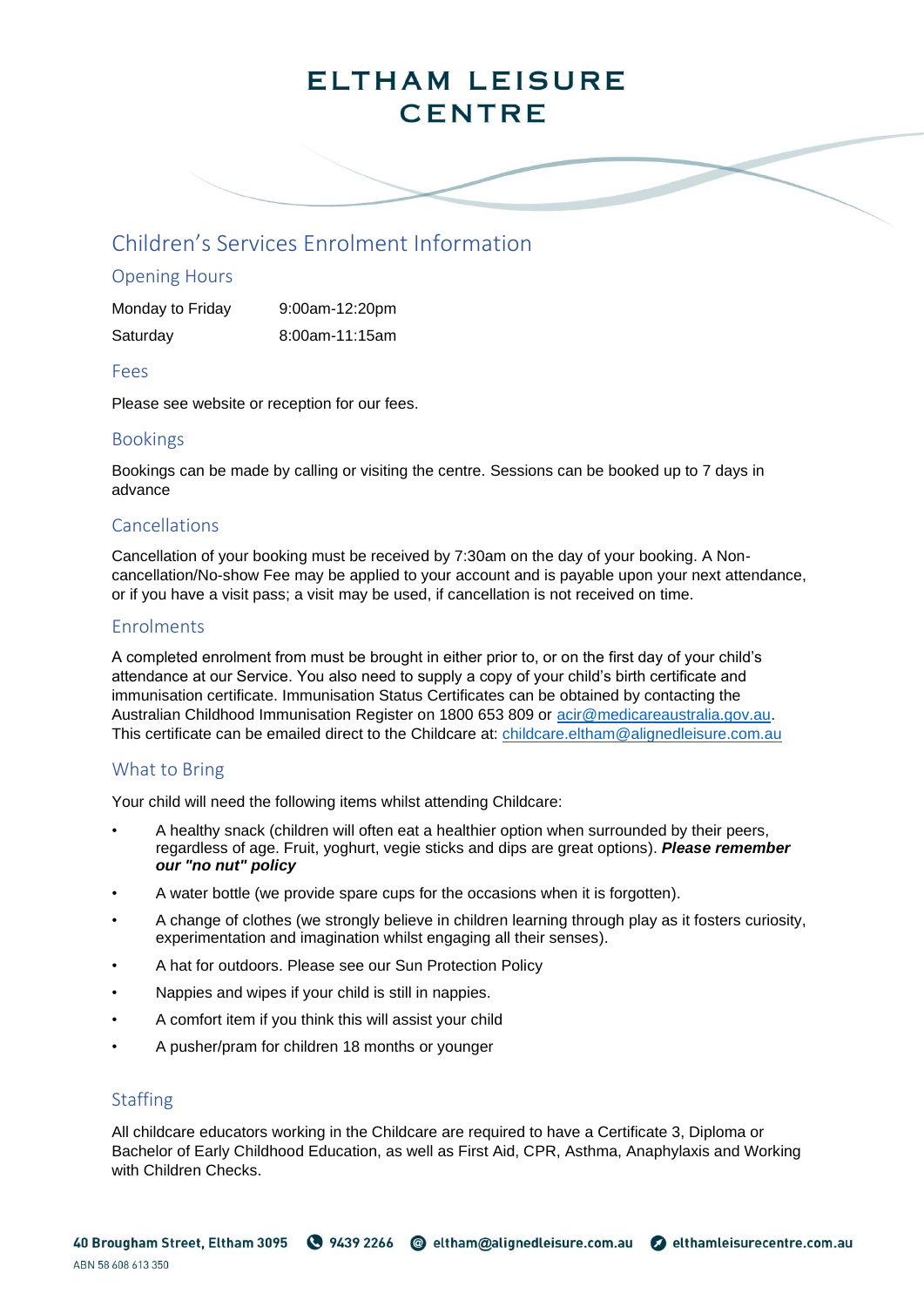# **ELTHAM LEISURE CENTRE**

# Programming

Our children's program is developed to accommodate the variety of ages and abilities of all children in our care. We aim to assist children to become independent learners through quality care and educational program. Our team of Educators work together to develop a monthly program, that is reviewed and adapted on a daily basis to support the changing needs and interests of the children. Photographic reflections are displayed in our reflection journal and on our digital photo frame. Parental input is highly valued at our service. Please speak with Educators, and we will implement your ideas where possible.

### Policies

The following Policies and Procedures are available to view at Eltham Leisure Centre's Children's Service.

- Childcare Policy
- **Enrolment Policy**
- Payment of Fees Policy and Fee Schedule
- Arrival and Departure Policy
- Anaphylaxis Policy
- Illness and Infectious Diseases Policy
- Interactions with Children Policy
- Sun Protection Policy
- Complaints Policy
- Childcare Evacuation Procedure

### Behaviour Guidance

The techniques we use when dealing with children's behaviour are obviously going to be different than those used at home. Our aim is to provide children with a positive atmosphere and to establish opportunities for recognizing and reinforcing appropriate behaviour. When children understand the reasons for limits they are more likely to follow them. Teaching children the reasoning for a limit helps them to gain a better understanding of why the limit is put in place. A copy of our behaviour management policy is available on out entrance communication board, or by contacting staff.

# Delivery and Collection of Children

The safety of the children in our care is of the utmost importance. Children are only permitted to be collected by a person who has been listed on a child's enrolment form. For more details or to add additional people to this list after enrolment has commenced, please see one of our Childcare Educators.

# Children's Health and wellbeing-

To minimise the spread of potentially *infectious diseases* between children, and centre staff, Child Care Educators may exclude children who they deem too ill to attend. This is at the discretion of the Educators and Centre Management. More information is available in our Infectious Diseases Policy.